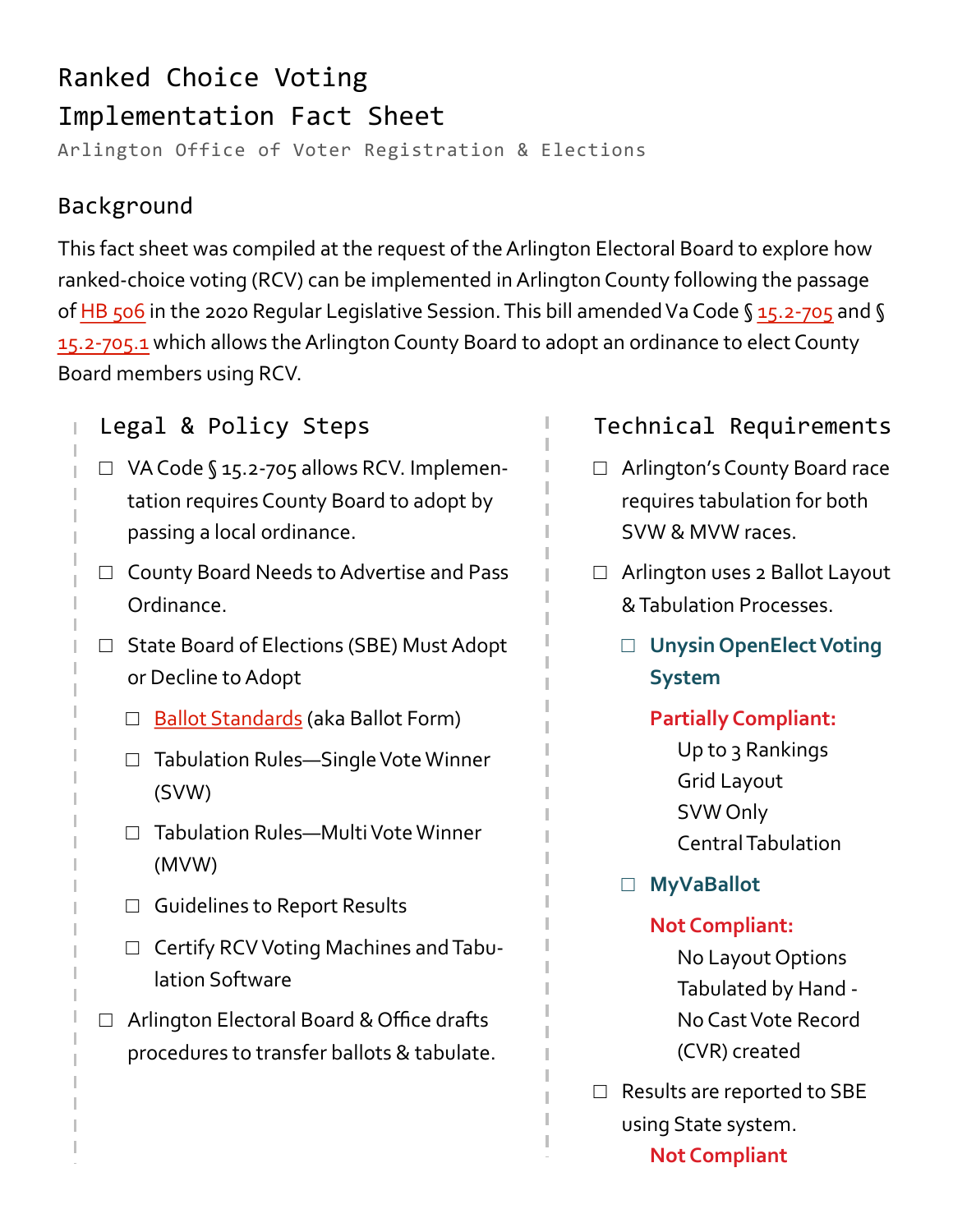# **Gaps & Recommendations**

There are both policy and technical gaps that the Arlington Office of Elections recommends resolving before implementing RCV.

### **Legal & Policy Gaps**

 $\square$  SBE must decide if they will exercise their option to pass regulations for tabulating votes in rounds for SVW and MVW scenarios.

**Recommendation:** We recommend SBE exercises this option. Specifically, we recommend SBE address potential conflicts with code  $\S$  [24.2](https://law.lis.virginia.gov/vacode/title24.2/chapter5/section24.2-535/)-673 and  $\S$  24.2-535. These sections state that the winner shall be "candidates having highest number of votes" in a General or Special Election or "plurality" of votes in a Primary election.

□ SBE must decide if they will exercise their option to draft ballot standards per §  $\frac{24.2}{ }$  $\frac{24.2}{ }$  $\frac{24.2}{ }$  $-613.$  $-613.$ 

**Recommendation:** We recommend SBE exercise this option to have consistent ballot standards for the Commonwealth and remain in compliance with § [24.2](https://law.lis.virginia.gov/vacode/24.2-613/)-613.

- $\Box$  SBE must decide how results will be reported.
- $\Box$  SBE must notify Arlington about the certification status of current systems specifically in regards to conducting an election using RCV.
- $\Box$  Tabulation policies must allow for a CVR to be manually created for ballots unable to be read by a scanner. This CVR must be combined with one created by voting machines.

# **Technology Gaps**

#### **Arlington County will be responsible for funding all changes.**

- $\Box$  Arlington must have a voting system that can tabulate a MVW race.
- □ MyVABallot must accommodate Ballot Standards for RCV ballots.
- $\Box$  If results from multiple rounds must be reported using the State System, SBE must make technical changes to the State reporting system.
- $\Box$  Tabulation software needs to allow for a CVR created for hand counted ballots to be combined with the CVR created by voting machines.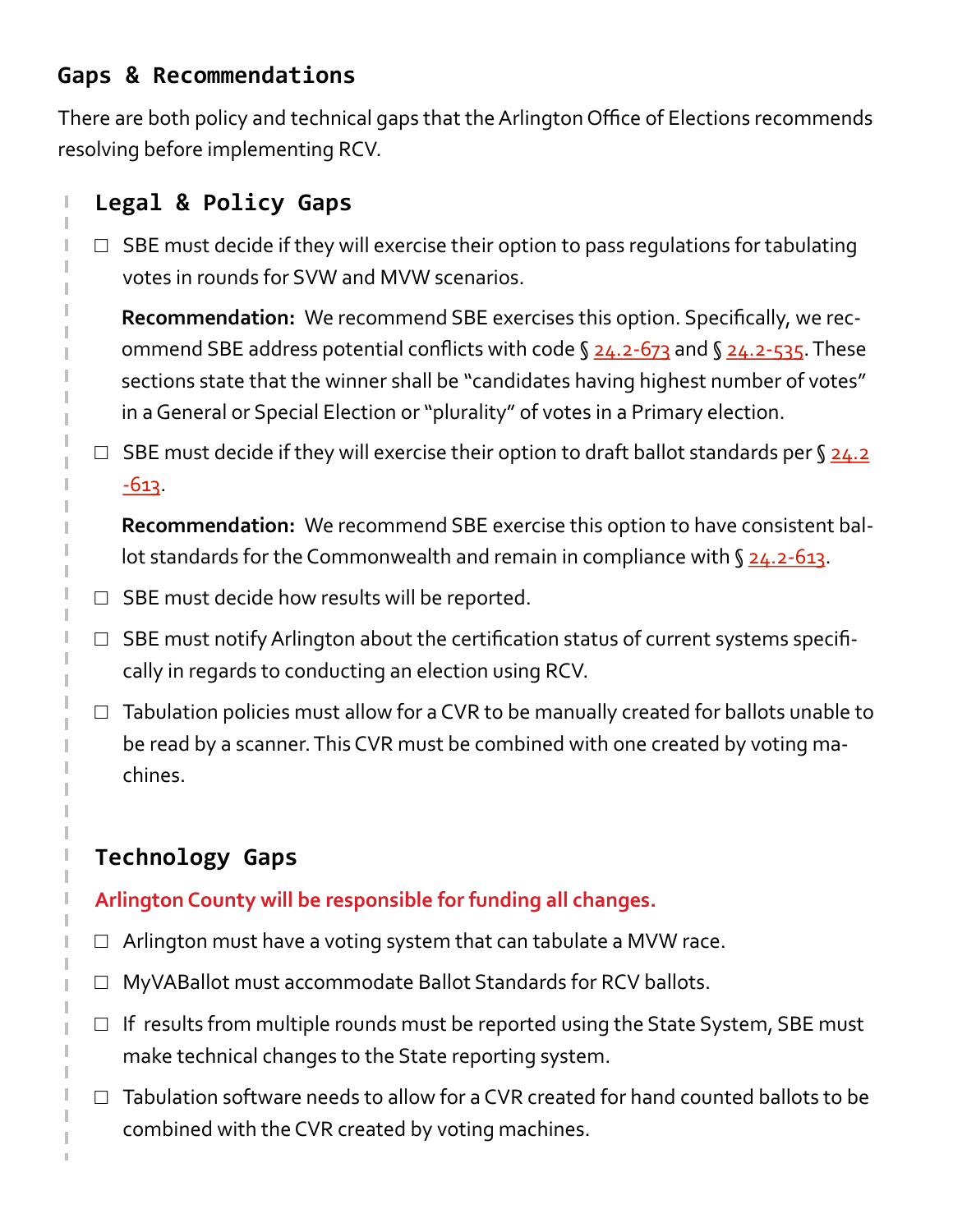# **Scenarios**

With each gap there are several scenarios.